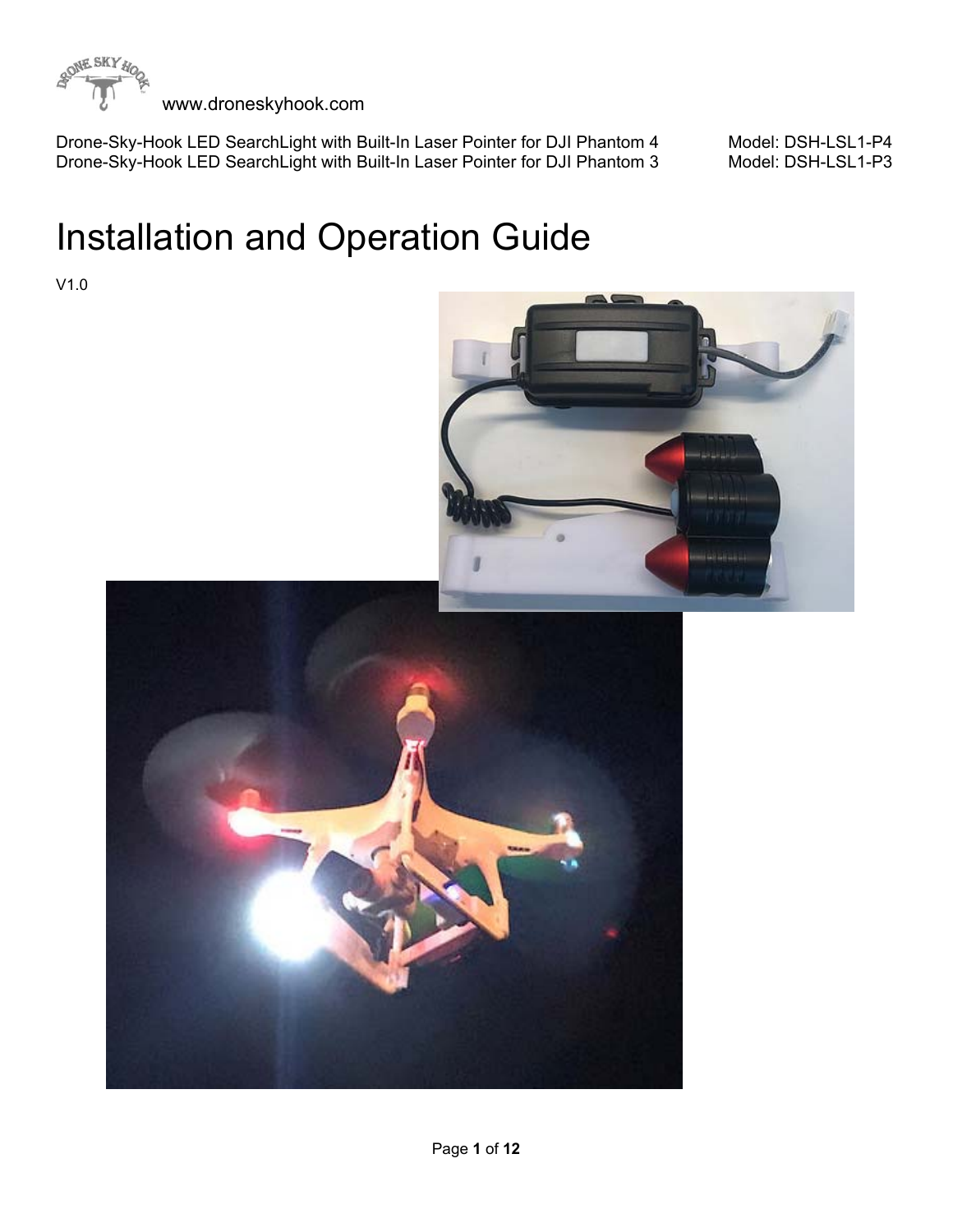

## Table of Contents

| <b>Overview</b> |                                                                                                                                 | 3  |
|-----------------|---------------------------------------------------------------------------------------------------------------------------------|----|
|                 | Overview of the LED SearchLight with Built-In Laser Pointer for DJI Phantom 4 and Phantom 3                                     | 3  |
|                 | Applications                                                                                                                    | 4  |
|                 | Applications for the LED Search Light with Built-In Laser Pointer for DJI Phantom 4 and Phantom 3                               | 4  |
|                 | Installation                                                                                                                    | 5  |
|                 | Installation of Drone-Sky-Hook LED SearchLight with Built-In Laser Pointer for DJI Phantom 4<br>and Phantom 3                   | 5  |
|                 | Operation                                                                                                                       | 8  |
|                 | Battery Charging of the Drone-Sky-Hook LED SearchLight with Built-In Laser Pointer for DJI<br>Phantom 4 and Phantom 3           | 8  |
|                 | Charging the SearchLight batteries during storage                                                                               | 8  |
|                 | Operation of the LED SearchLight with Built-In Laser Pointer for DJI Phantom 4 and Phantom 3                                    | 9  |
|                 | Drone-Sky-Hook Release & Drop Device (PLUS models only) – Control Modes of the AUX Channel to<br>Turn the SearchLight On or Off | 12 |
|                 |                                                                                                                                 |    |

#### **Note:**

**Additional information can be found in the Frequently Asked Questions page at the following link: https://www.droneskyhook.com/frequently-asked-questions**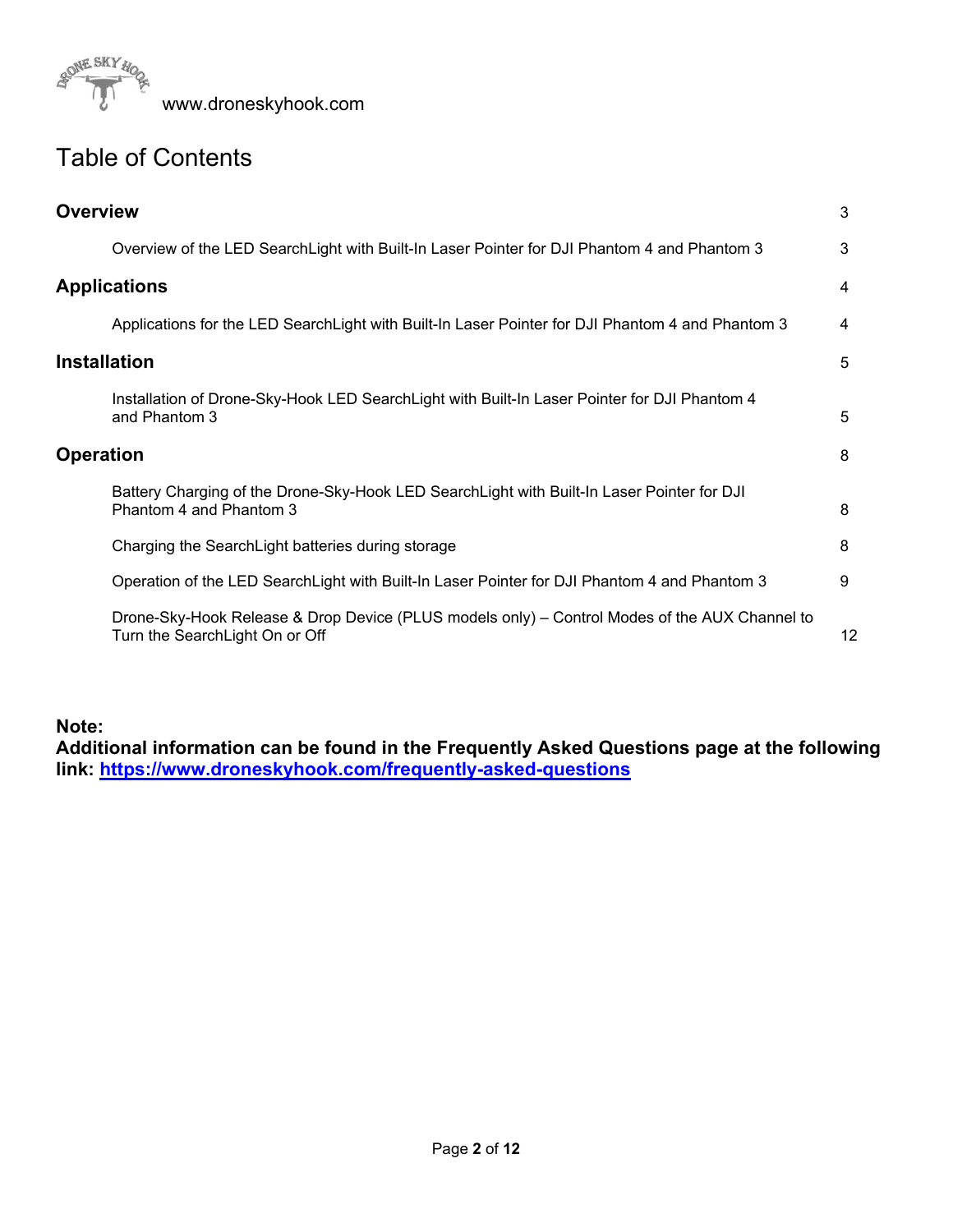

## **Overview**

#### Overview of the LED SearchLight with Built-In Laser Pointer for DJI Phantom 4 and Phantom 3

Revolutionary innovative design that perfectly fits your DJI Phantom 4 and Phantom 3 series drones.

Combine the LED Searchlight with Built-In Laser Pointer with Drone-Sky-Hook Release & Drop PLUS devices to enhance your DJI Drone night flight experience and see places in a different light at night!

Multiple Searchlight ON/OFF Control modes to best suit your application:

- Simple drone rotation (Self-contained. No linkage to the drone's front LED light is required).
- Use of C1 or C2 button on the DJI drone remote controller or DJI App (Linkage to the drone's front LED light is provided).
- Manual control.

Connect-And-Fly in seconds! No modification of any kind to the drone is required! No tools needed!

Quick Mounting and Locking Systems (QMLS). Perfectly fit the DJI Phantom 4 and Phantom 3 series drones.

Sensors Interference Avoidance System (SIAS). Will not interfere with the operation of the DJI Phantom 4 and Phantom 3 VPS sensors.

Unlimited operation range.

Small and light weight. Weighs only 8 oz (230 grams) . Allows you to lift additional payload.

Can be rotated to shine its bright light forward, downward in angles or straight down. Illuminate your DJI drone takeoff / landing area or other areas during your flight.

Over One hour of continuous operation on a single battery charge.

Built-in rechargeable battery and USB Charger. Can be charged from any 5V/1A mobile phone charger, USB jack on computers/Laptops or car battery.

Robust design. High quality aluminum and 3D printed lightweight ABS.

Note: Do not overload your drone with heavy or bulky payloads that it cannot safely carry.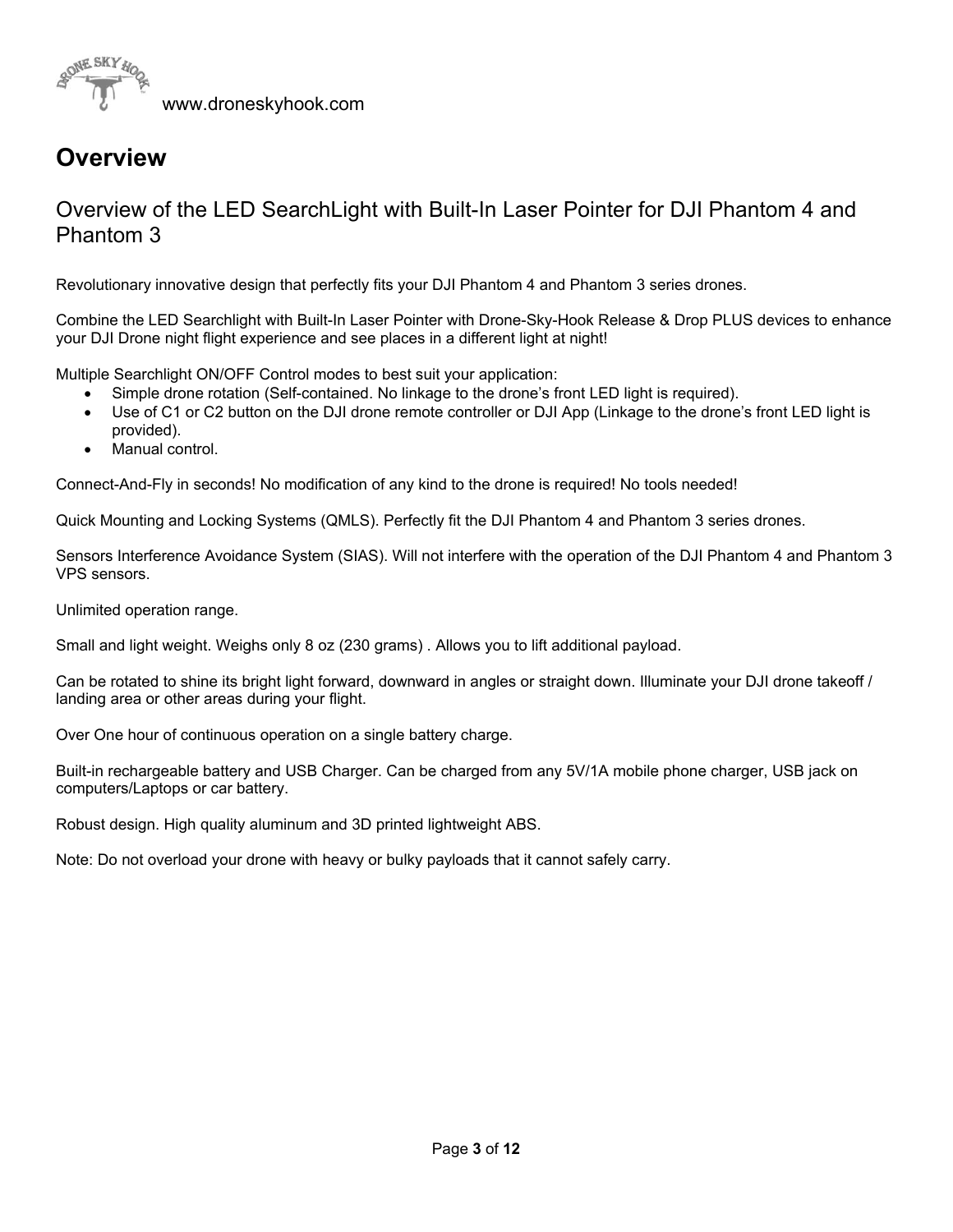

## **Applications**

Applications for the LED SearchLight with Built-In Laser Pointer for DJI Phantom 4 and Phantom 3

Use the Quick Mount Drone-Sky-Hook Release & Drop PLUS combined with the LED Searchlight with Built-In Laser Pointer to mark and illuminate points of interest on the ground.

Easily spot your DJI drone at night by using the Quick Mount Drone-Sky-Hook Release & Drop PLUS combined with the LED Searchlight with Built-In Laser Pointer. Have a better view of your DJI drone's position and orientation in the air under low light conditions or total darkness. Use the Searchlight as landing light during takeoff and landing.

Fish at night with the Drone-Sky-Hook Release & Drop PLUS combined with the LED Searchlight with Built-In Laser Pointer so you can lure the fish to the light while having a better view of your DJI drone's position and orientation in the air.

Search for a lost or missing person at night using the Quick Mount Drone-Sky-Hook Release & Drop PLUS combined with the LED Searchlight with Built-In Laser Pointer. Enhance the view of your search area with this powerful searchlight that shines bright light at night on objects as far as 330 feet (100 meter) away!

Before takeoff, rotate your LED Searchlight with Built-In Laser Pointer to shine its bright light forward, downward in angles or straight down. Illuminate your DJI drone takeoff / landing area or other areas during your flight. This powerful searchlight beam illuminates objects as far as 330 feet (100 meter) away!

Drone-Sky-Hook Release & Drop PLUS devices are required to control the LED Searchlight with Built-In Laser Pointer.

Drone Sky Hook strongly recommends that you follow all laws and regulations in your area, closely check your surroundings prior to takeoff and keep away from civilians, properties, trees, buildings electric poles etc.

Drone Sky Hook shall not be responsible and assume no liability for any loss, damage or injury.

IMPORTANT NOTE: Do not overload your DJI drone with heavy or bulky payloads that it cannot safely carry.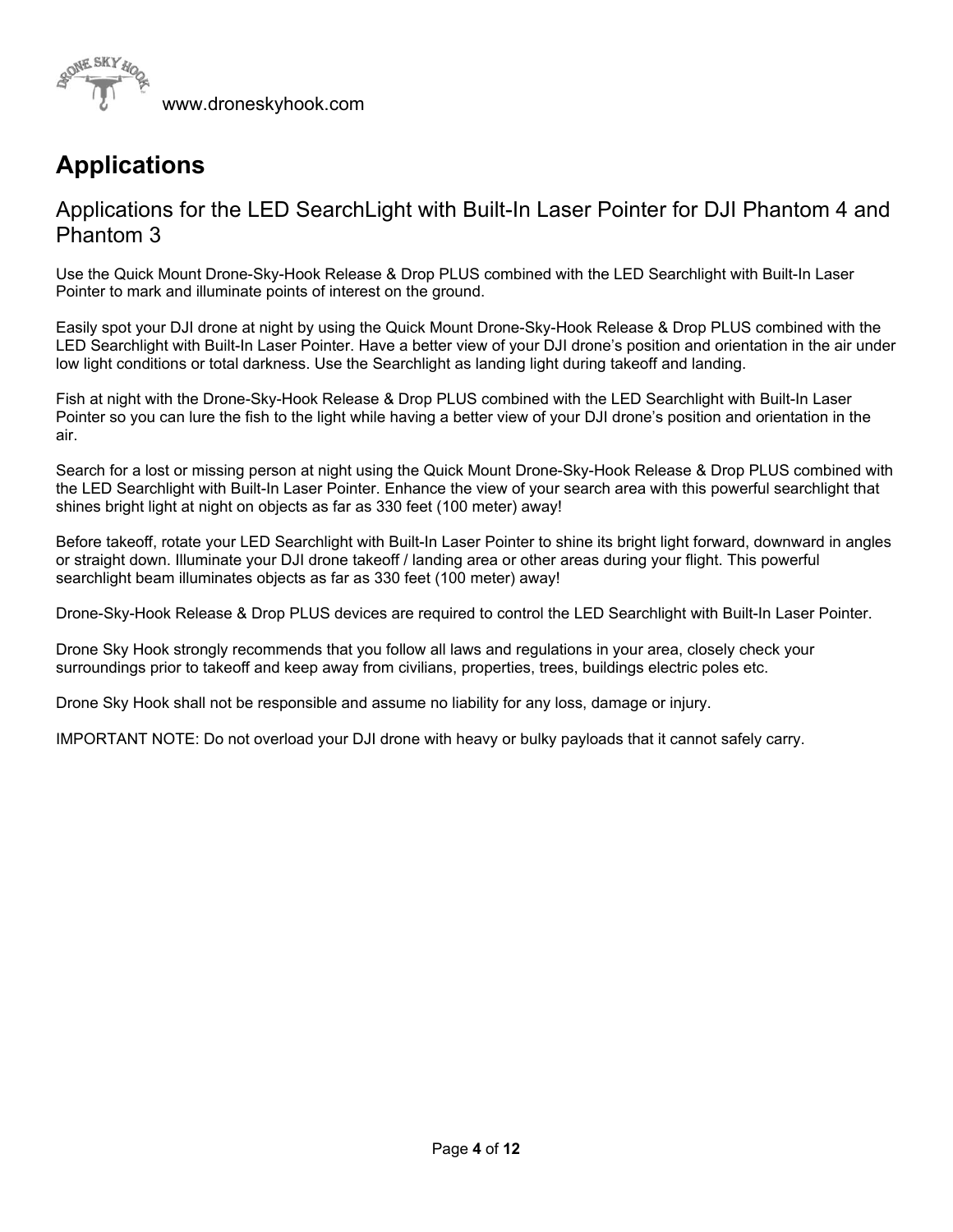

## Installation

Please click on the following links to watch the installation instructions videos: Installing the Drone-Sky-Hook LED SearchLight with Laser Pointer for DJI Phantom 4 and Phantom 3: https://youtu.be/bU9jmW959yA

#### Installation of Drone-Sky-Hook LED SearchLight with Built-In Laser Pointer for DJI Phantom 4 and Phantom 3



Insert one side of the SearchLight mounting bracket into the Phantom 4/3 front landing gear and snap-on the other side

![](_page_4_Picture_6.jpeg)

Insert one side of the SearchLight battery mounting bracket into the Phantom 4/3 landing gear and snap-on the other side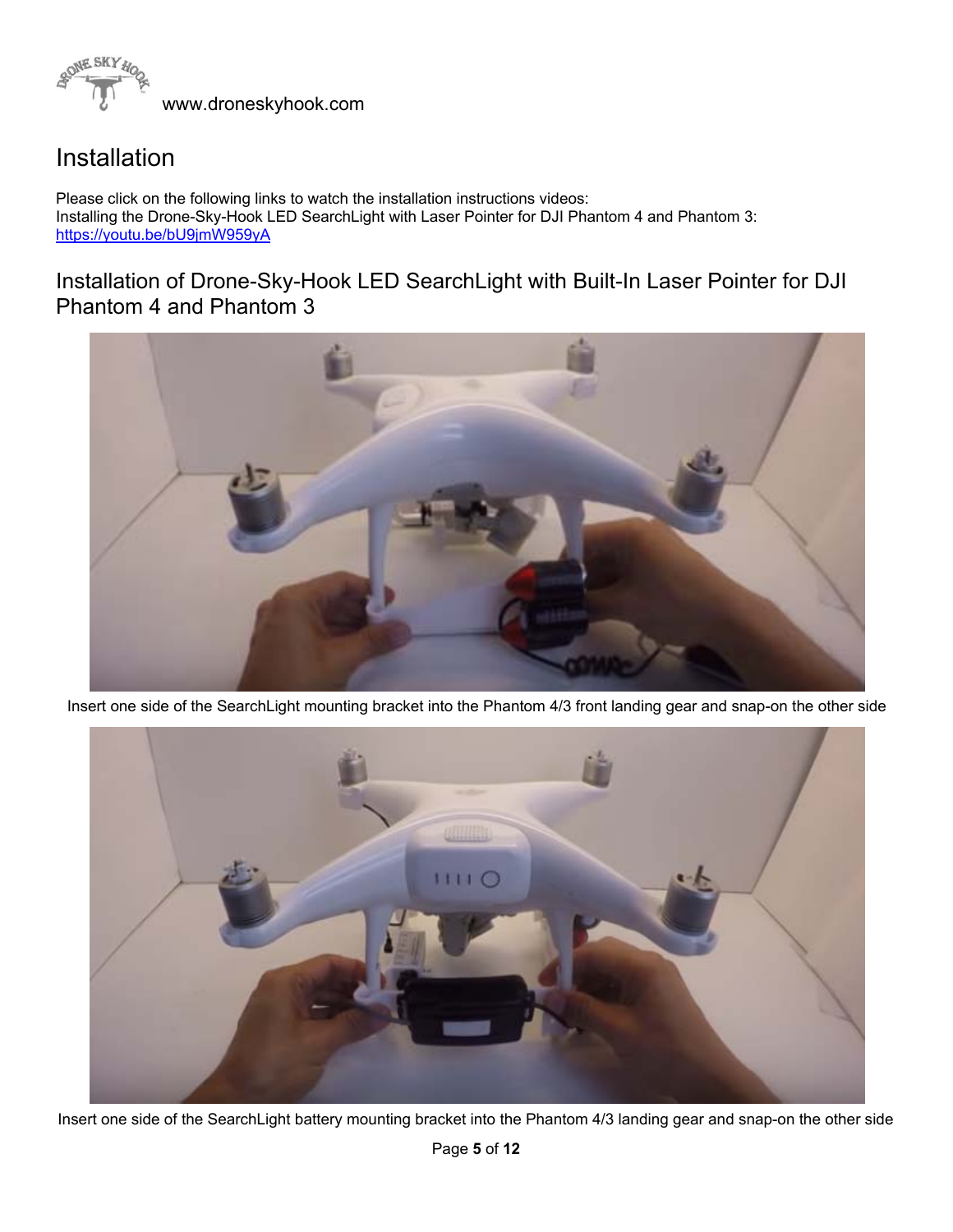![](_page_5_Picture_0.jpeg)

![](_page_5_Picture_2.jpeg)

Locate the SearchLight battery plug. It is a polarized connector with a locking tab.

![](_page_5_Picture_4.jpeg)

Observe the correct orientation of the SearchLight battery plug and plug it into the AUX jack on the Release & Drop PLUS Device. The plug should be locked to the AUX jack.

Move the battery cable towards the nearest landing gear and away from the view of the sensors located on the bottom side of the Phantom (VPS sensors).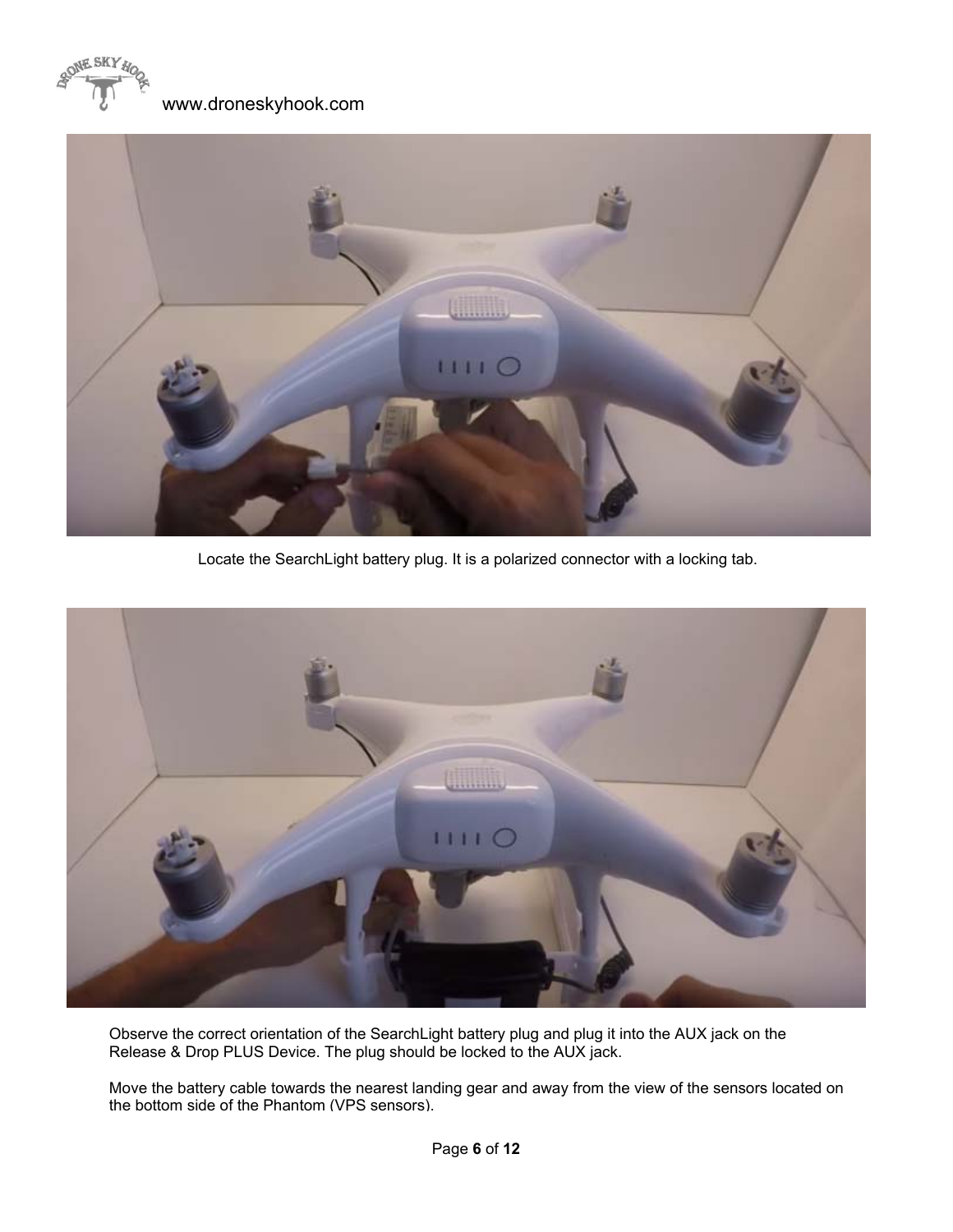![](_page_6_Picture_0.jpeg)

![](_page_6_Picture_2.jpeg)

![](_page_6_Picture_3.jpeg)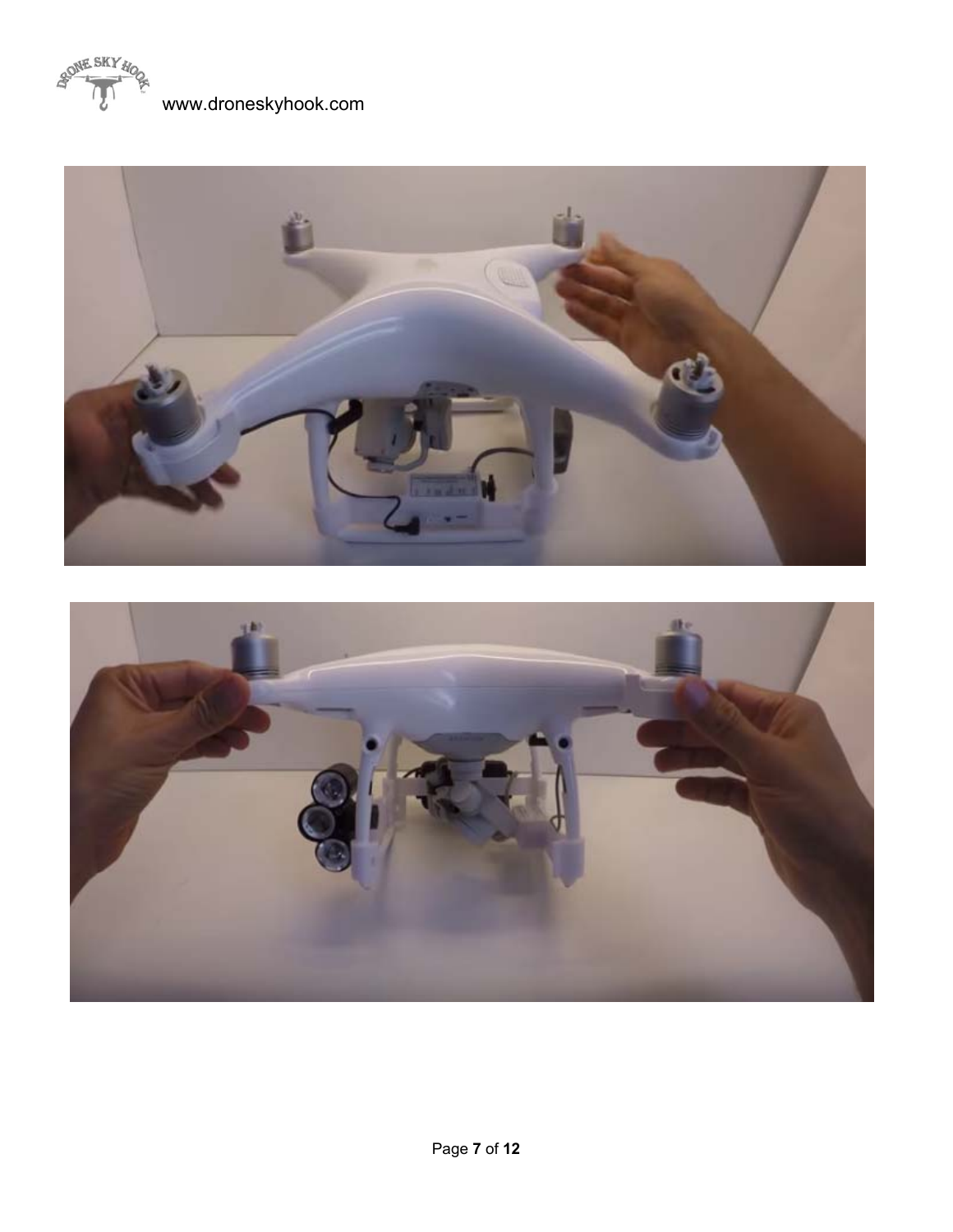![](_page_7_Picture_0.jpeg)

#### **Operation**

#### Battery Charging of the Drone-Sky-Hook LED SearchLight with Built-In Laser Pointer for DJI Phantom 4 and Phantom 3

### Charging

Plug the provided USB cable to the Searchlight batteries box. Connect the other end of this cable to a standard 5V / 1A USB charger (like a mobile phone charger or other 5V / 1A charger. The specified charger output current should be no less than 1A and no more than 2.1A).

Charge the Searchlight batteries overnight (12 hours) for maximum battery capacity. IMPORTANT: Disconnect it from the charger after 12 hours.

Do not charge the batteries when the ambient temperature is below 32 degrees Fahrenheit (0 degrees Celsius) or above 104 degrees Fahrenheit (40 degrees Celsius).

### Charging the SearchLight batteries during storage

Verify that the Searchlight is completely turned OFF and the Red light on its batteries box is OFF. This will prevent continuous battery drain due to the Searchlight's standby current.

To completely turn OFF the Searchlight and prevent continuous battery drain, verify that the AUX Channel is ON and then turn OFF the Searchlight by pressing its pushbutton multiple times until the Red light on its batteries box turns OFF.

NOTE: The Searchlight draws standby current from its batteries even when the AUX Channel is OFF. Follow this procedure to completely turn OFF the Searchlight and prevent continuous battery drain.

Charge the Searchlight batteries overnight (12 hours) every 4-6 months to maintain maximum battery capacity. IMPORTANT: Disconnect it from the charger after 12 hours.

Do not charge the batteries when the ambient temperature is below 32 degrees Fahrenheit (0 degrees Celsius) or above 104 degrees Fahrenheit (40 degrees Celsius).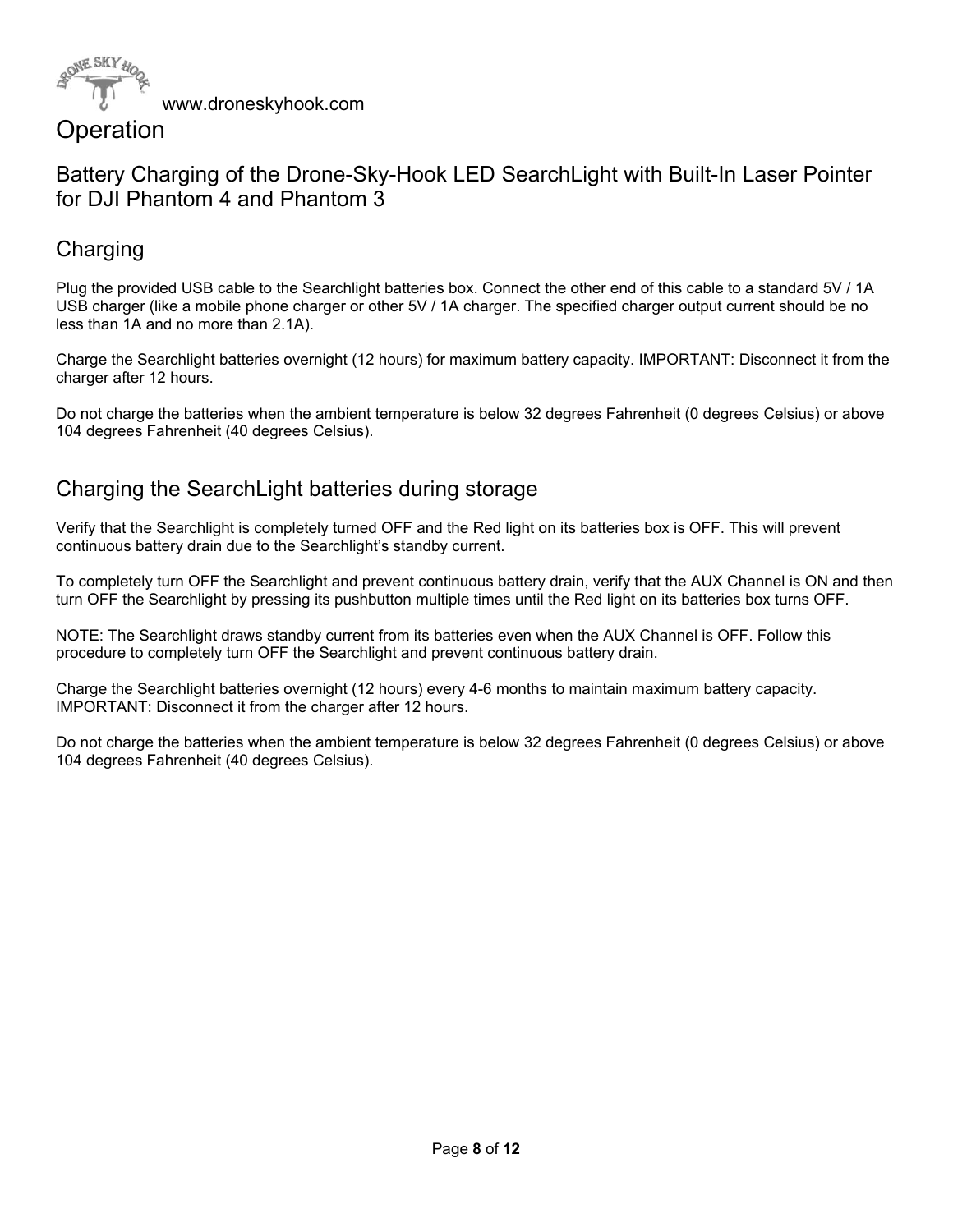![](_page_8_Picture_0.jpeg)

### **Operation**

Please click on the following link to watch the use of the drone Remote Controller C1/C2 button to control and set the Drop Wheel and Searchlight. These videos are applicable for Mavic Pro, Mavic Pro Platinum, Phantom 4 and Phantom 3 together with Drone Sky Hook Release & Drop PLUS models only and a SearchLight. https://youtu.be/bG4lBDKNdKE https://youtu.be/l9lDXQcLWKQ

#### Operation of the LED SearchLight with Built-In Laser Pointer for DJI Phantom 4 and Phantom 3

Connect the Searchlight to the AUX Channel jack on the Release and Drop PLUS device.

Turn ON the AUX Channel and then select the Searchlight desired light output mode by pressing the Searchlight pushbutton multiple times.

When the Searchlight is turned ON, the Red light on its batteries box will be illuminated.

See operation video in the product support page.

At the end of the Searchlight operation you must completely turn OFF the Searchlight to prevent continuous battery drain. Verify that the AUX Channel is ON and then turn OFF the Searchlight by pressing its pushbutton multiple times until the Red light on its batteries box turns OFF.

NOTE: The Searchlight draws standby current from its batteries even when the AUX Channel is OFF. Follow this procedure to completely turn OFF the Searchlight and prevent continuous battery drain.

![](_page_8_Picture_10.jpeg)

Press the SearchLight pushbutton to turn it On or Off and to change the SearchLight operation modes.

Press the pushbutton multiple times to select the desired operation mode or function.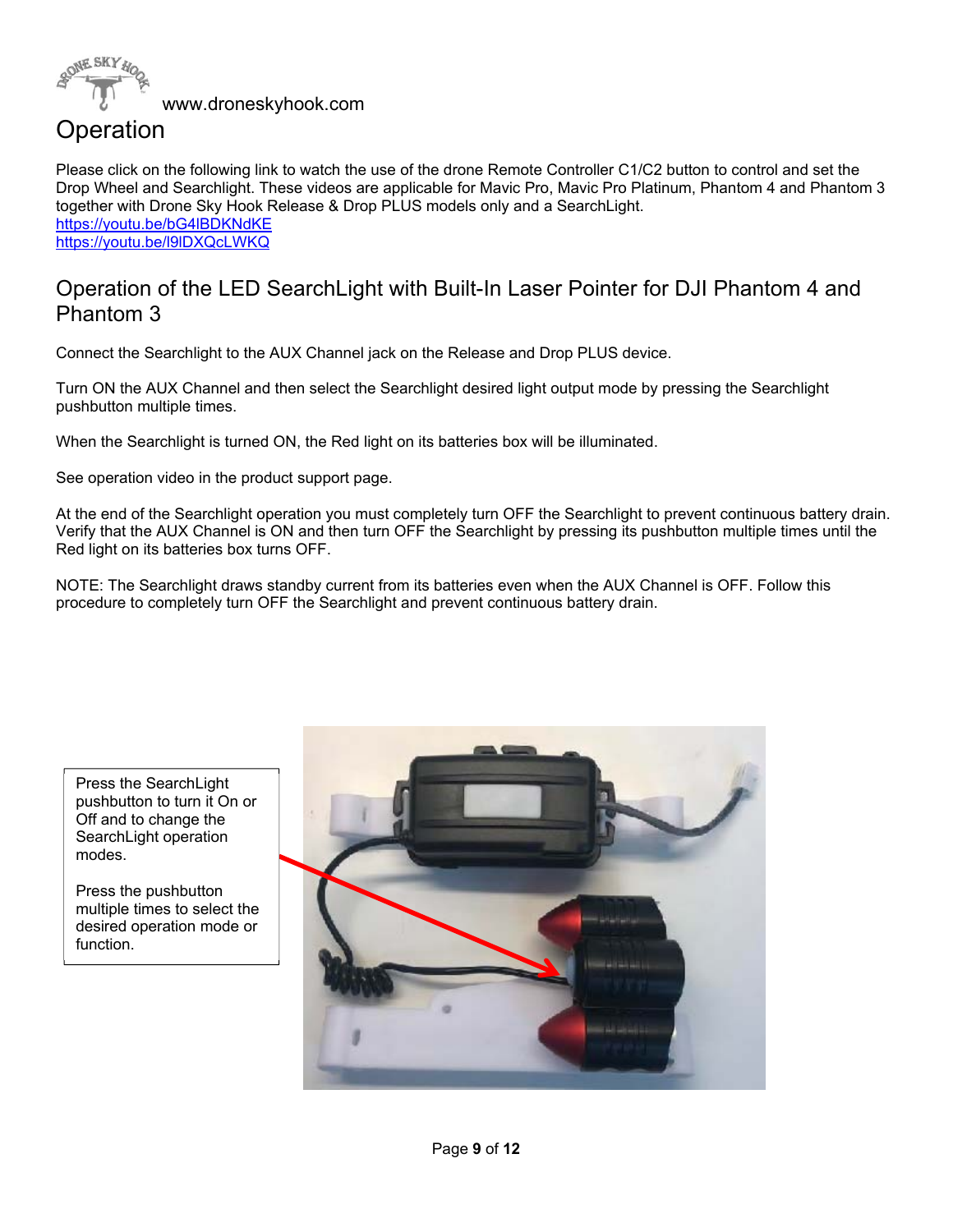![](_page_9_Picture_0.jpeg)

![](_page_9_Picture_2.jpeg)

SearchLight operation modes

![](_page_9_Picture_4.jpeg)

Before takeoff loosen the rotation knob, rotate your LED Searchlight to the desired angle and tighten the rotation knob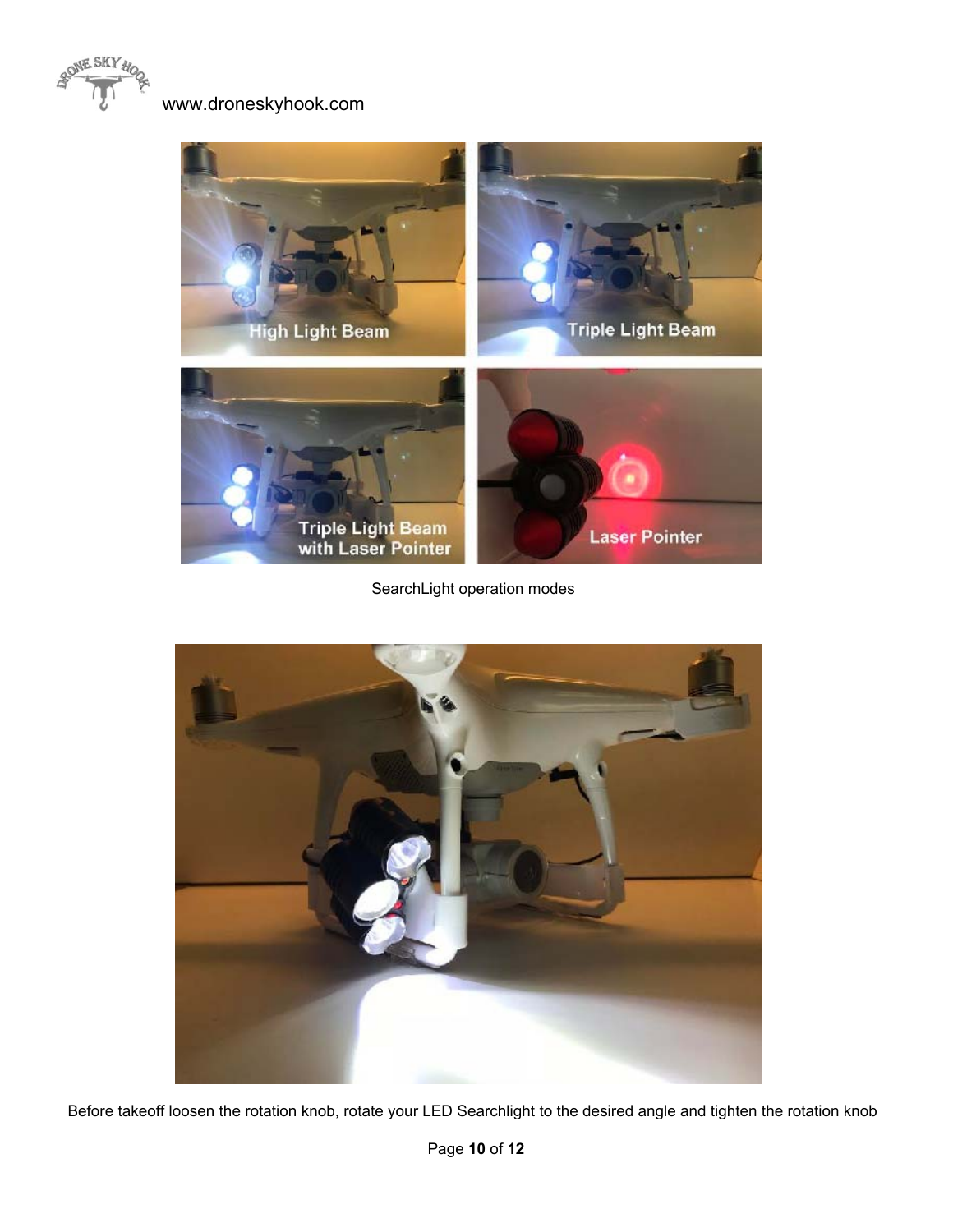![](_page_10_Picture_0.jpeg)

![](_page_10_Picture_2.jpeg)